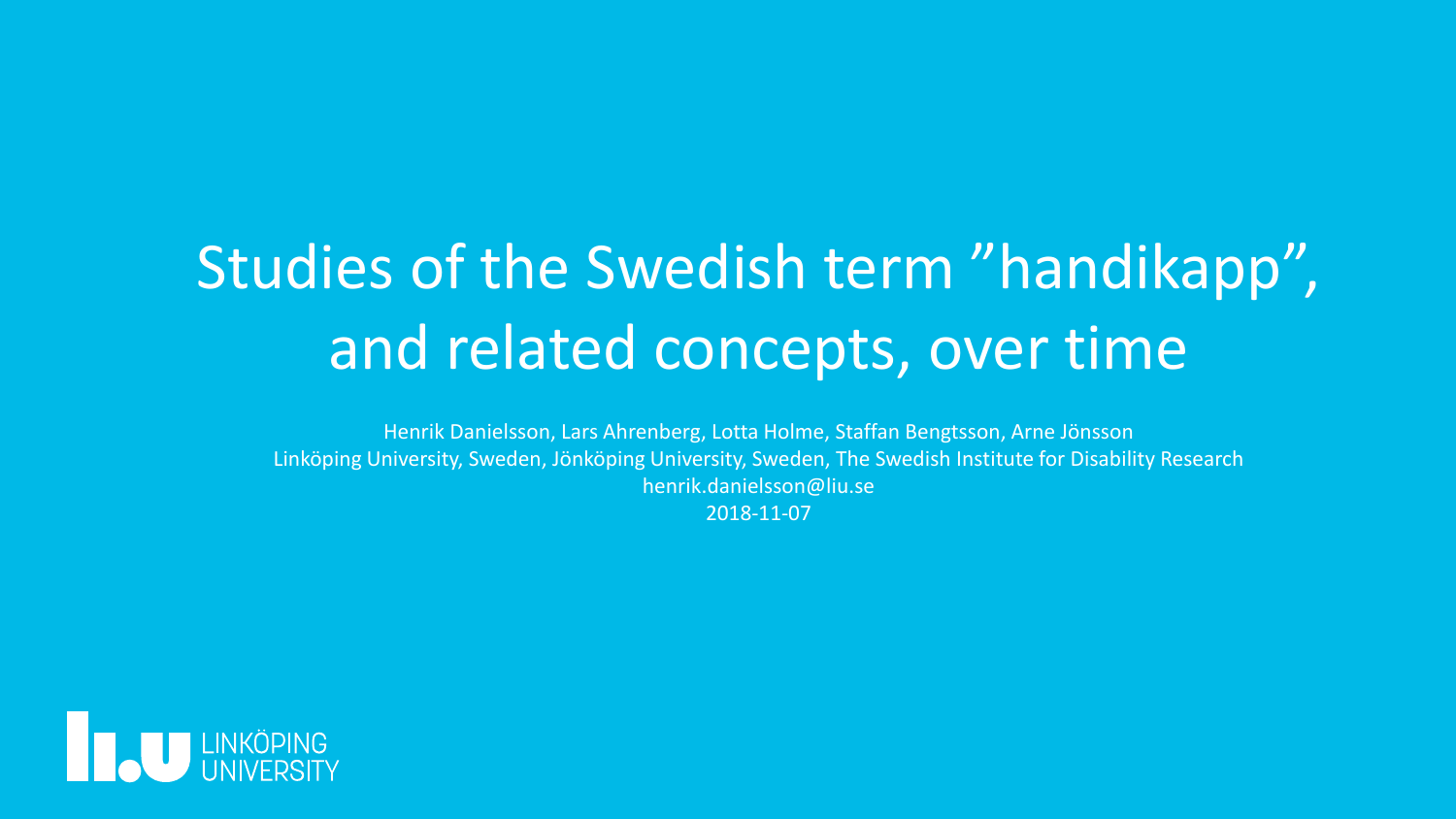## Background

- In Swedish, the term "handikapp" was introduced as an umbrella term for the many different terms that denoted special types of disability.
- "Handikappad" was something a person was, but with the introduction of an environment related view, other words like "funktionsnedsättning" and later "delaktig" were more used.
- This is both a word replacement and a word sense replacement.

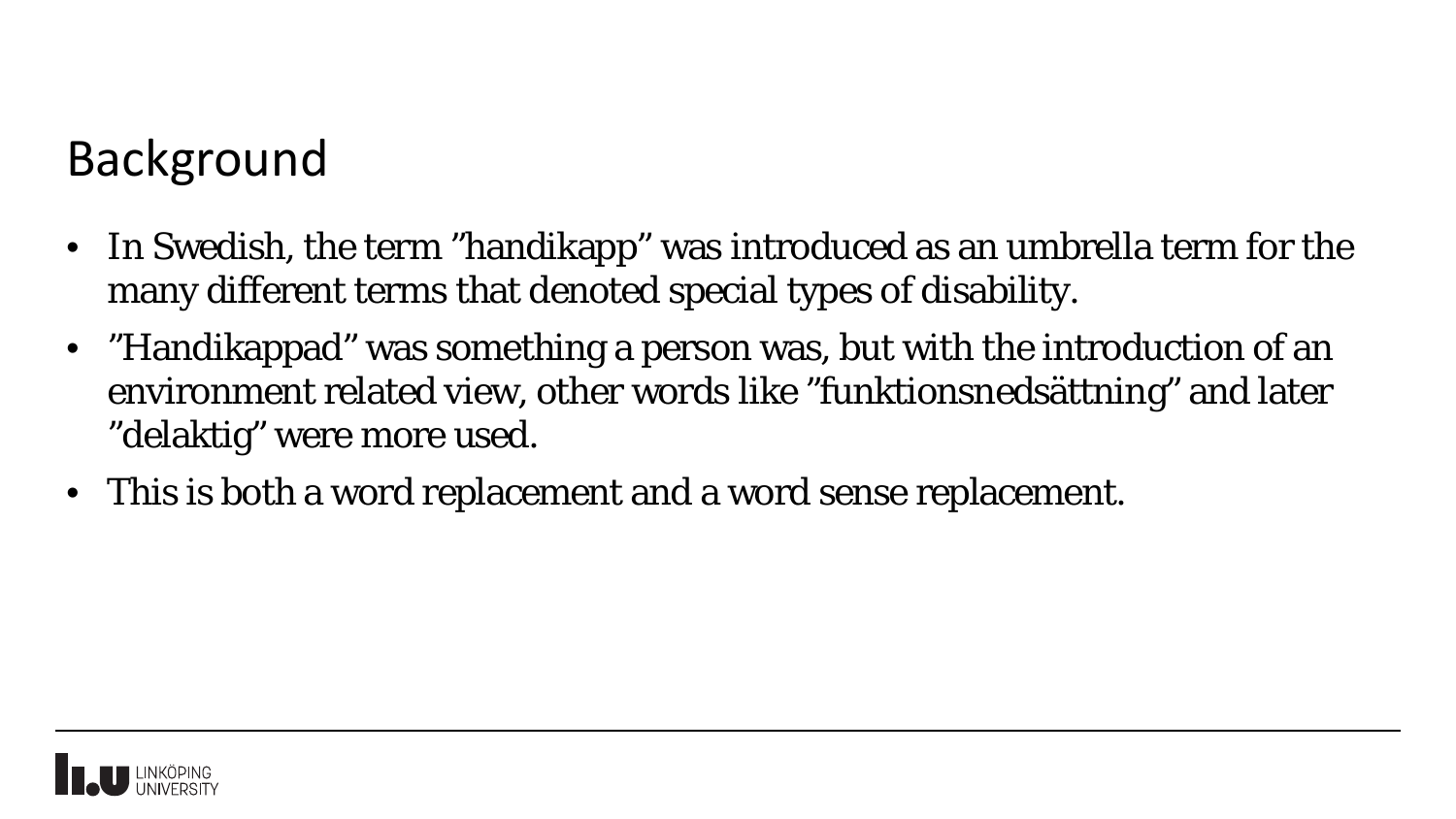# The project - ambition

- In this recently started project, language technologists, historians, and disability researchers are collaborating on exploring how different "handikapp"-related terms have been used.
	- Over time
	- Different corpora
	- Word frequencies
	- Word sense
	- Word polarity/sentiment
- Aim to first compare to previous qualitative studies and then learn new things

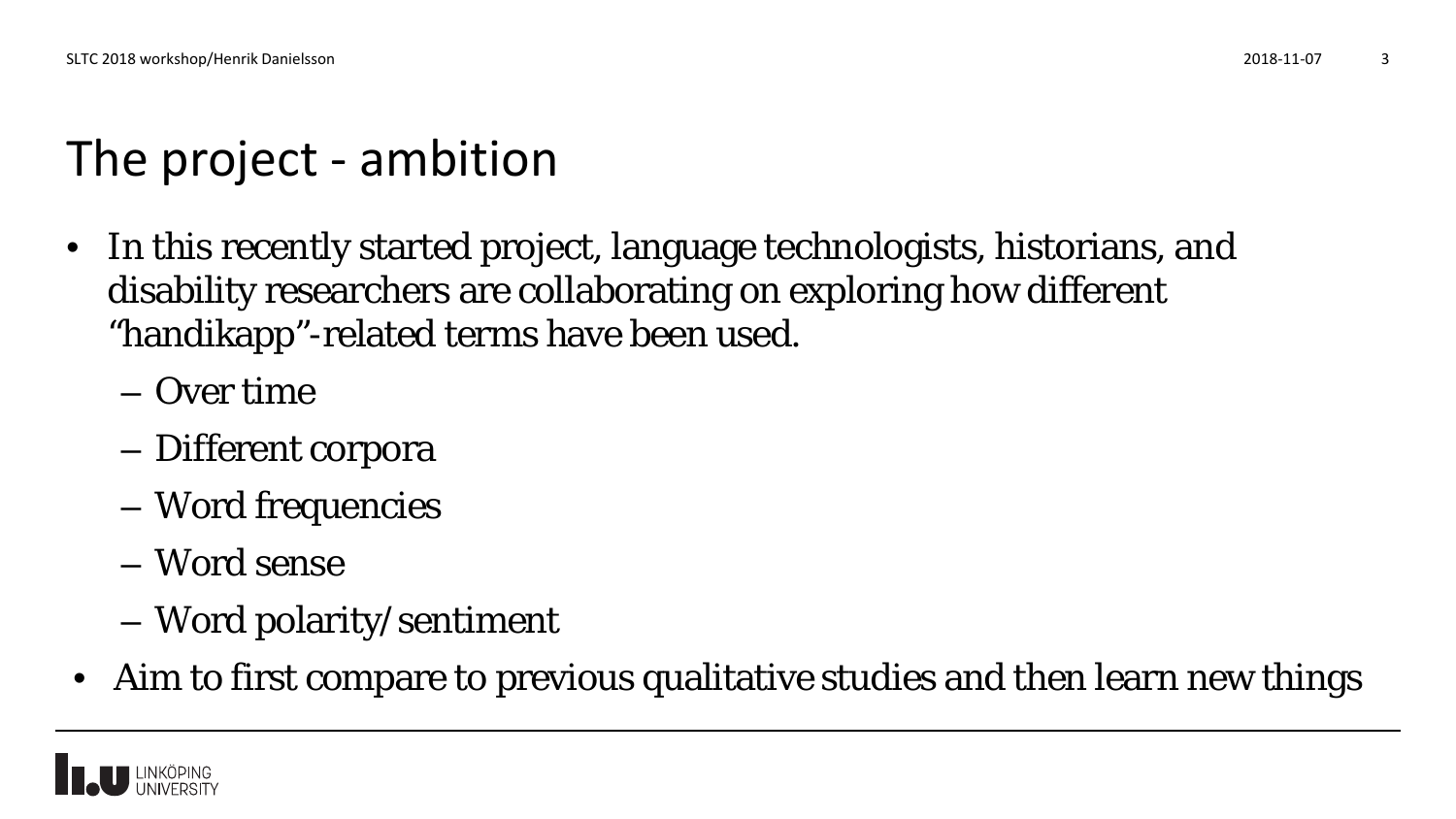# The project – What we have done

- So far, word frequencies has been explored in one corpus, "Statens offentliga utredningar" (SOU) from 1922 to 2016 as found at Språkbanken
- The corpus was split into sub-corpora for each decade
- Division in three types of terms:
	- Physical disabilities
	- Mental disabilities
	- Intellectual disabilities

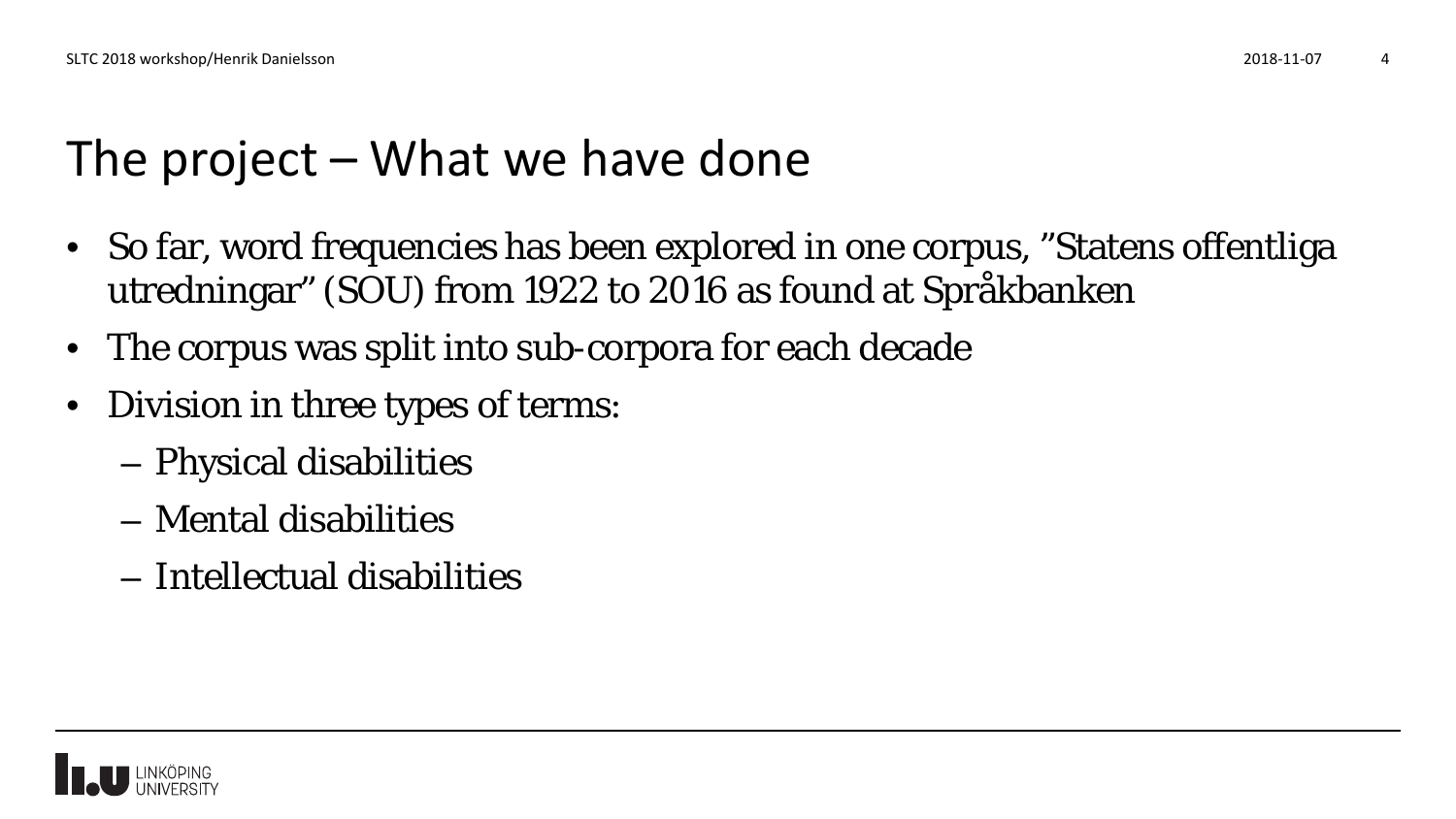#### Word frequencies – Physical disabilities/general



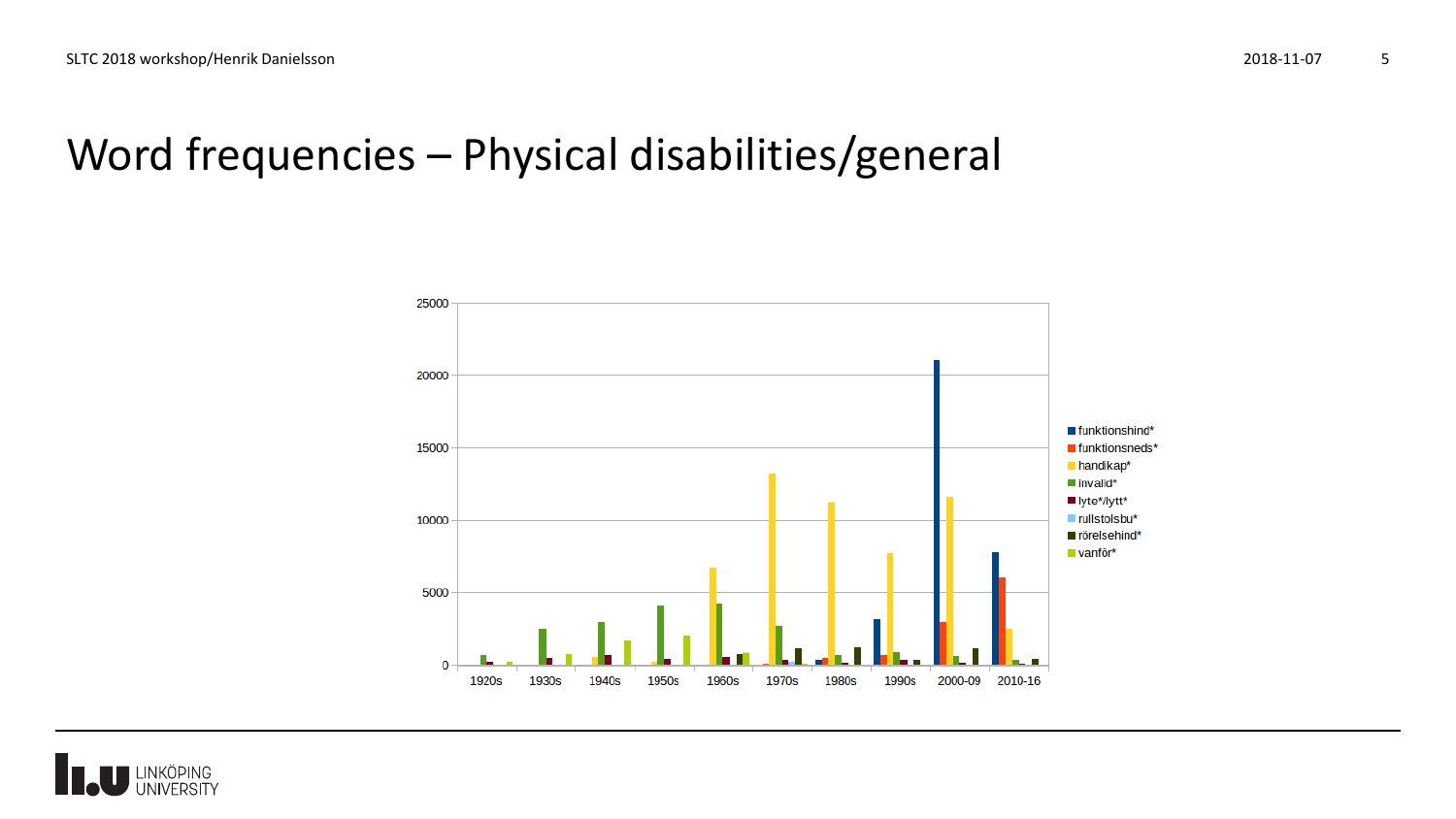#### Word frequencies – Mental disabilities



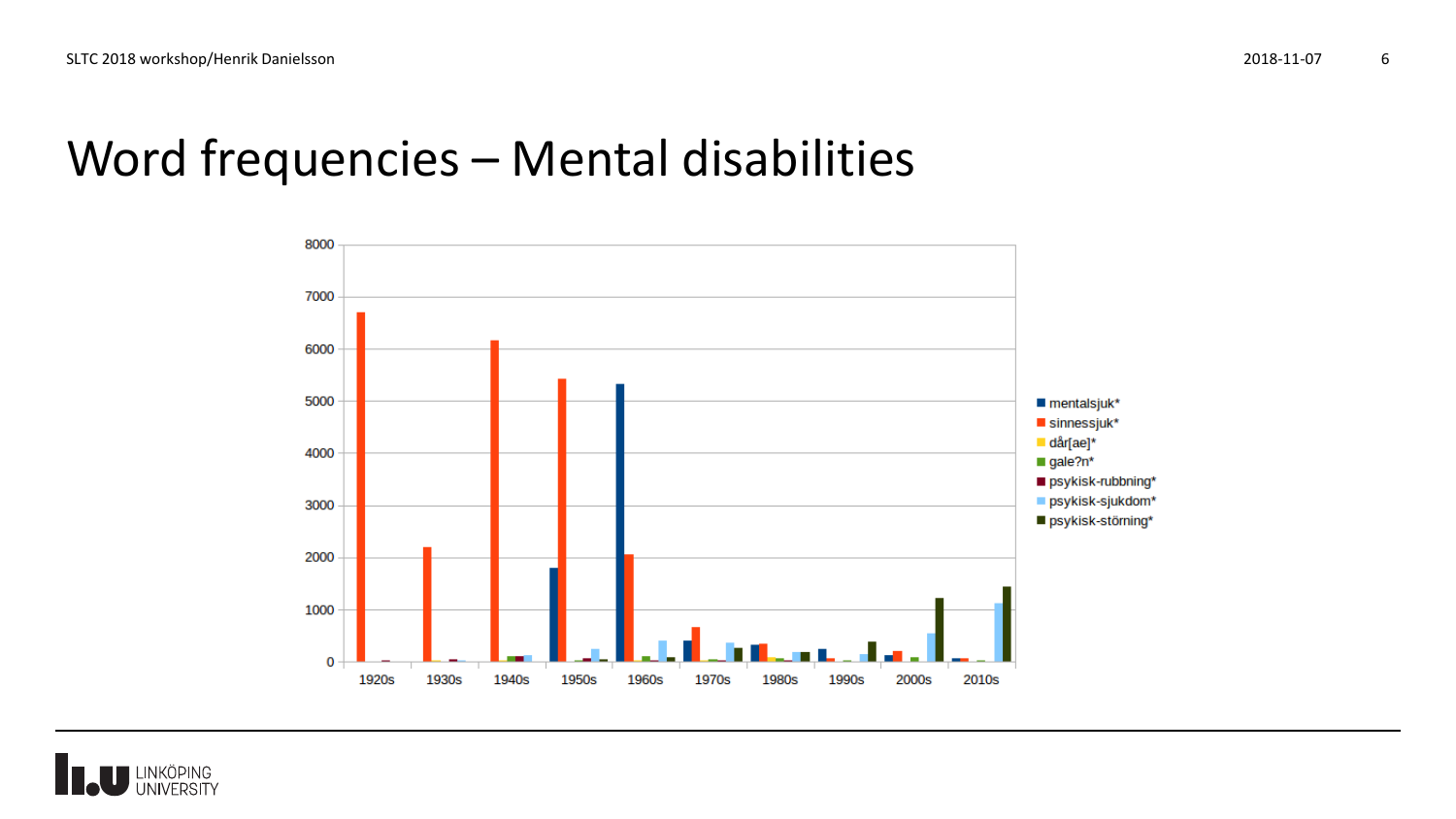#### Word frequencies – intellectual disabilities



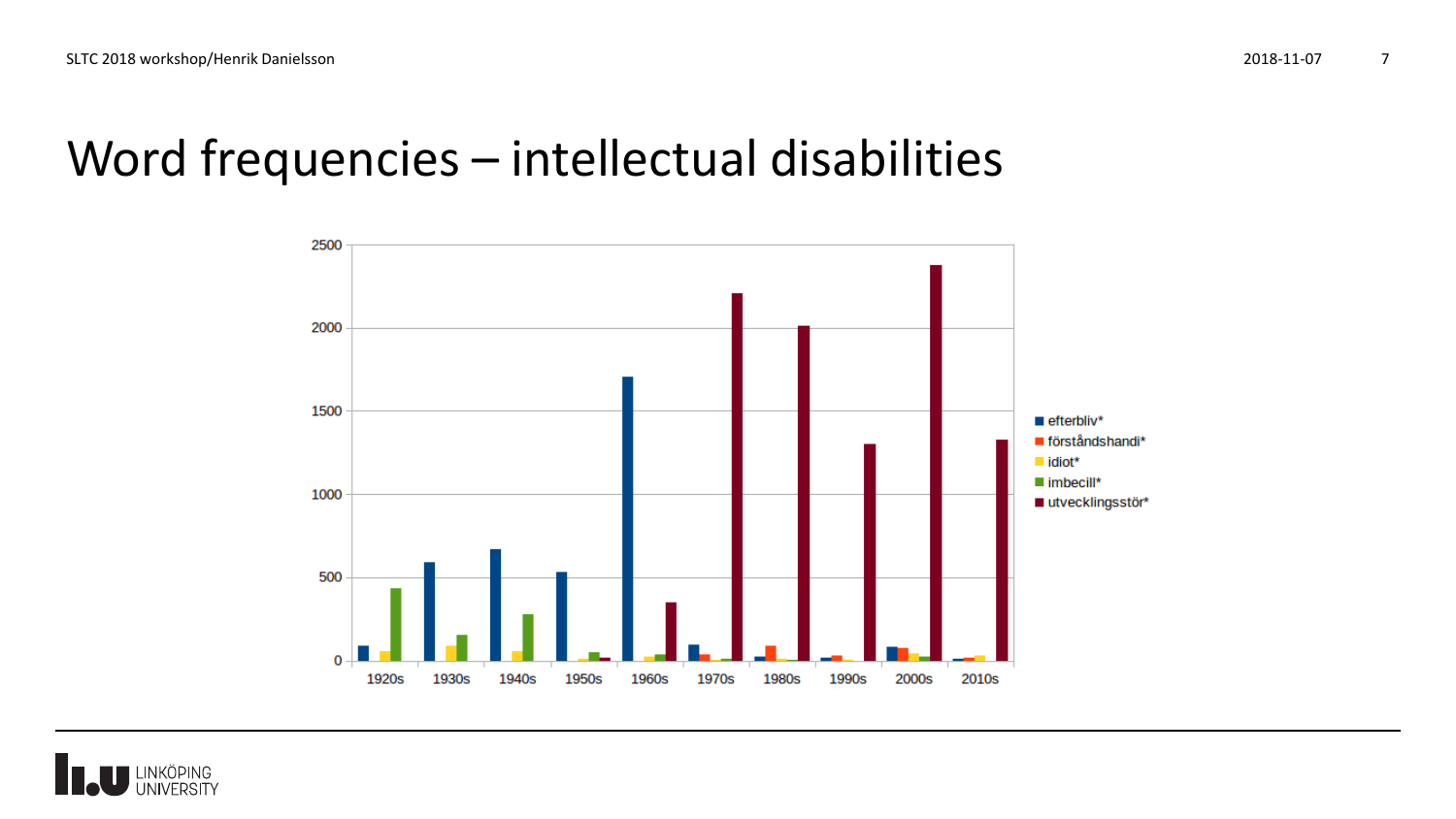# Word similarities

- We have performed some experiments on word similarities using Word2vec.
- We used the default parameters for the Gensim package and the function wv.most similar to generate the most similar vectors in the models.
- Words were tokenized, stop words removed etc

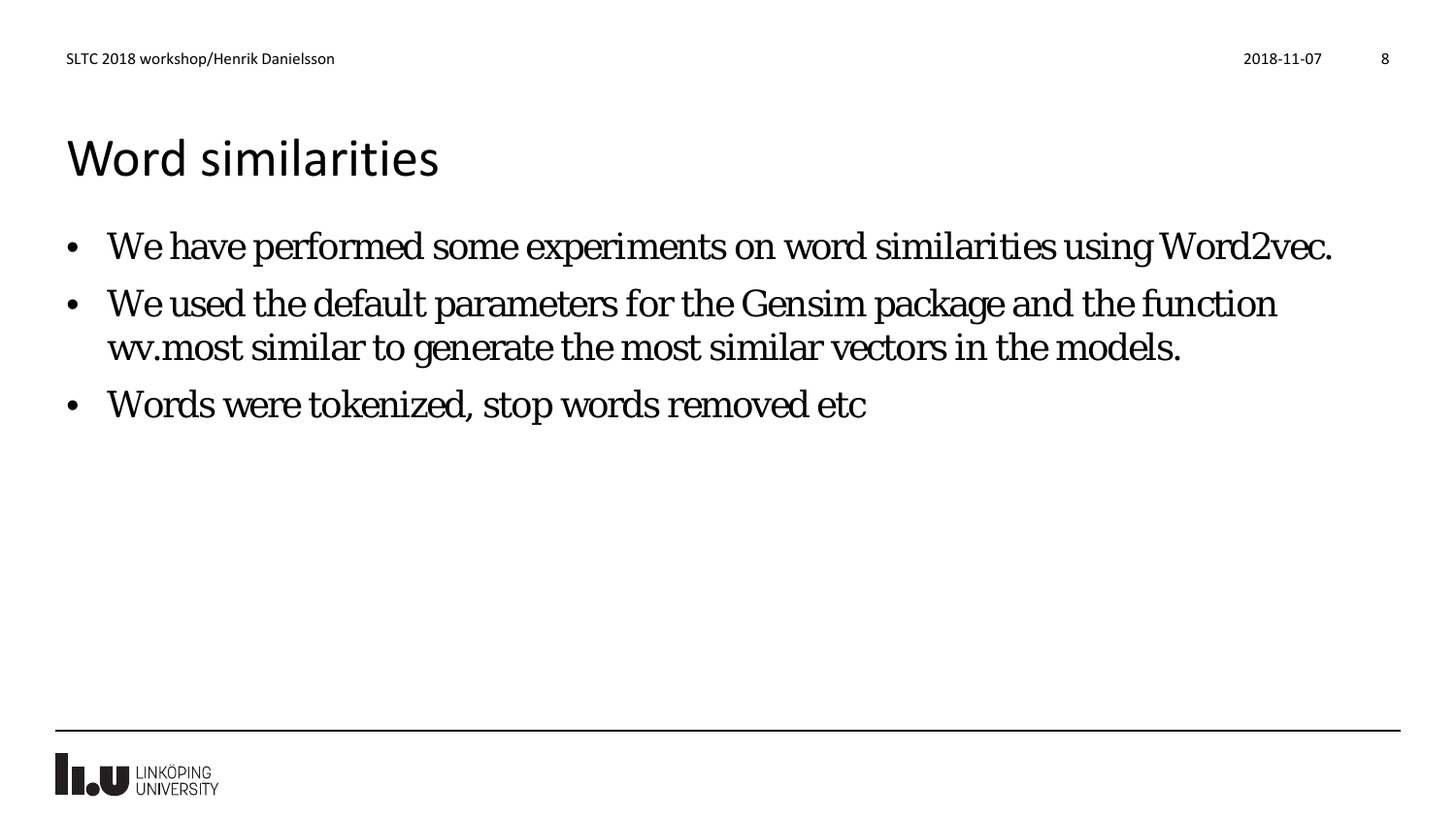## Word similarities 1970-1979

| <b>Funktionshinder</b> | <b>Funktionsnedsättning</b> | <b>Handikapp</b> |  |
|------------------------|-----------------------------|------------------|--|
|                        |                             |                  |  |
| Funktionsrubbningar    | Psykiska                    | Handikappade     |  |
| Funktionsrubbning      | Handikapp                   | Rörelsehinder    |  |
| Cirkulationsorganen    | Psykisk                     | Handikappet      |  |

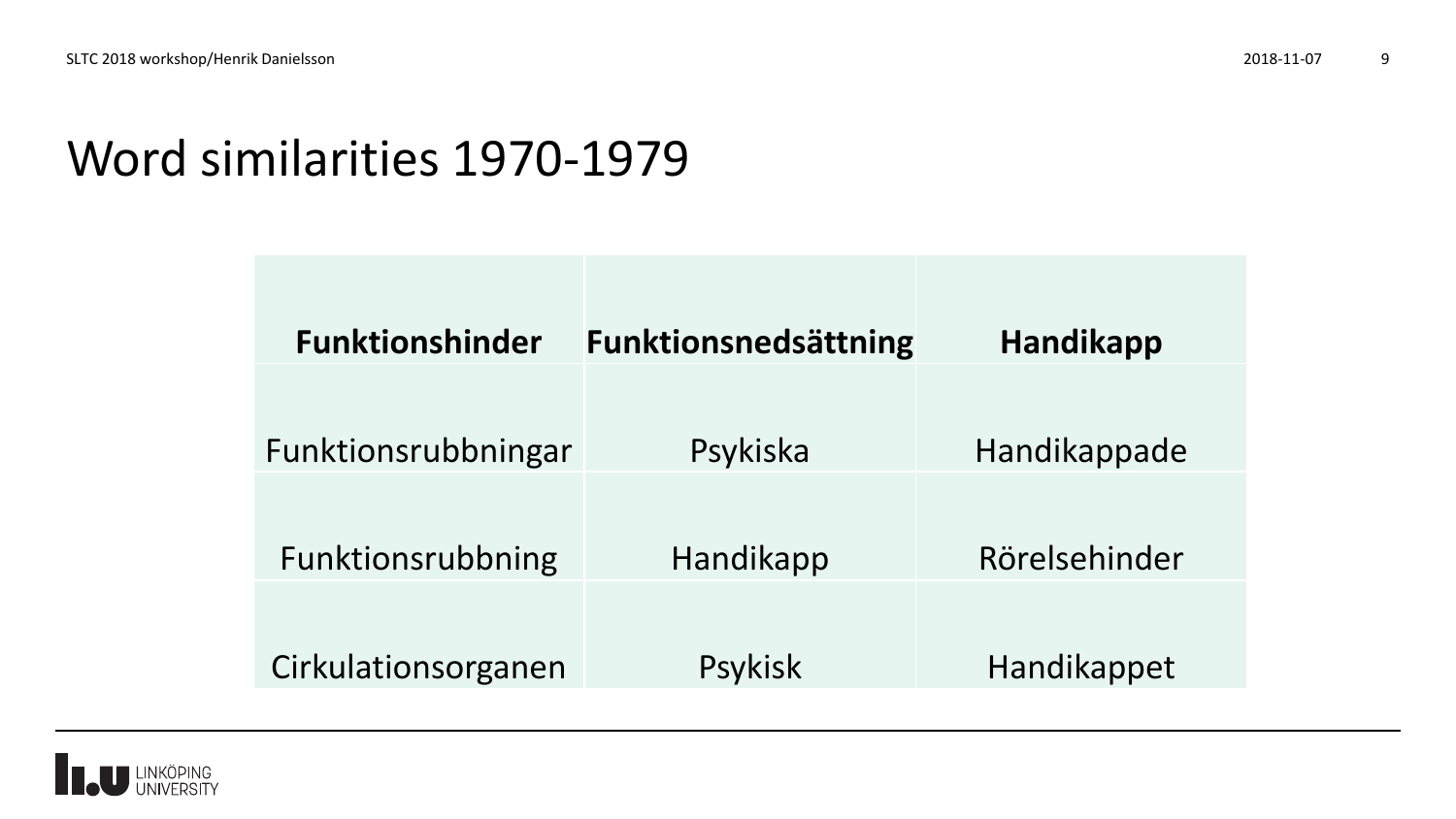#### Word similarities 1980-1989 – Convergence

| <b>Funktionshinder</b> | <b>Funktionsnedsättning</b>                   | Handikapp       |
|------------------------|-----------------------------------------------|-----------------|
|                        |                                               |                 |
| Handikapp              | Handikapp                                     | Handikappade    |
| Handikappade           | Funktionsnedsättningar                        | Rörelsehinder   |
|                        | Funktionsnedsättningar Funktionsnedsättningen | Funktionshinder |

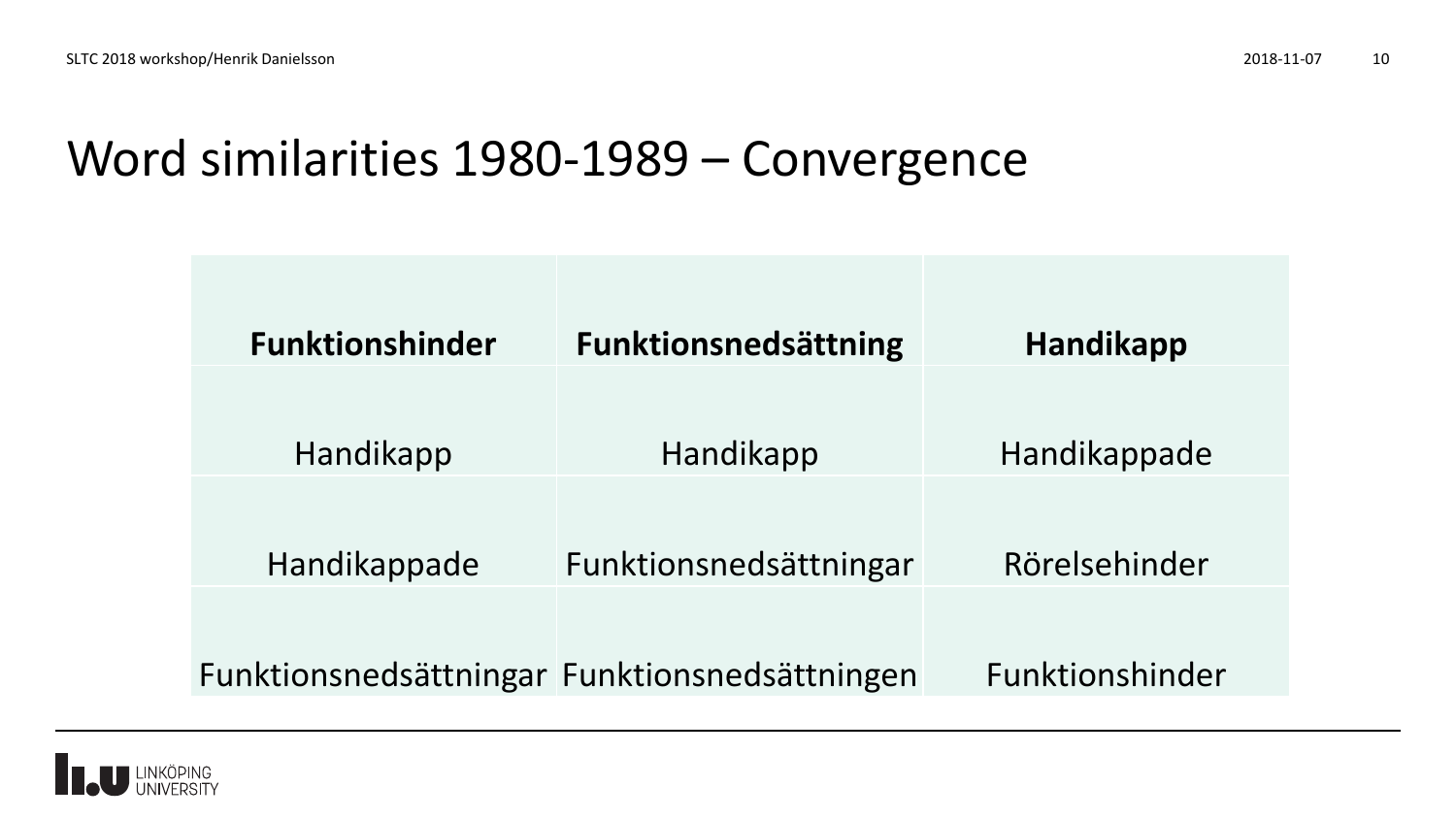## Word similarities – "Delaktighet" Not convergence

| 1970-1979 | Gemenskap | <b>Trygghet</b>  | Samhörighet    |
|-----------|-----------|------------------|----------------|
| 1980-1989 | Gemenskap | Samhällsarbetet  | Ansvarstagande |
| 1990-1999 | Jämlikhet | Demokrati        | Delaktiga      |
|           |           |                  |                |
| 2000-2009 | Jämlikhet | Självbestämmande | Respekt        |
|           |           |                  |                |
| 2010-2019 | Jämlikhet | Egenmakt         | Autonomi       |

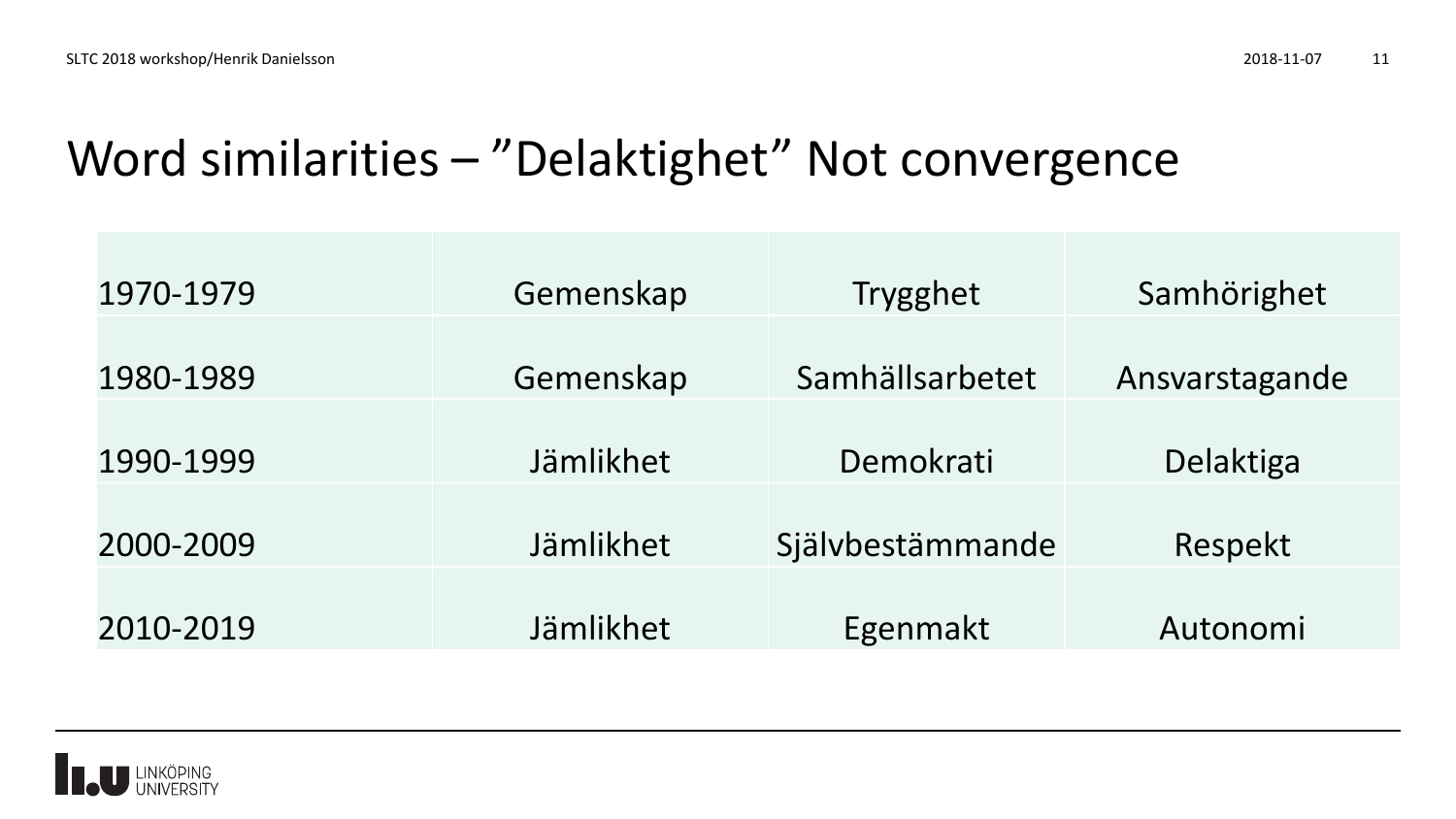# What we want to do

- More sources (which?) –how long time before descisions on terminology change have implications in lay texts
- Word sense change How to do that?
	- Is "funktionshinder" in relation to "miljö" and "funktionsnedsättning" in relation to the person?
	- Has it changed over time?
- Terminology has changed often in Swedish/Scandinavian but not in English. Is that because terms get negative sentiment over time and then changed?

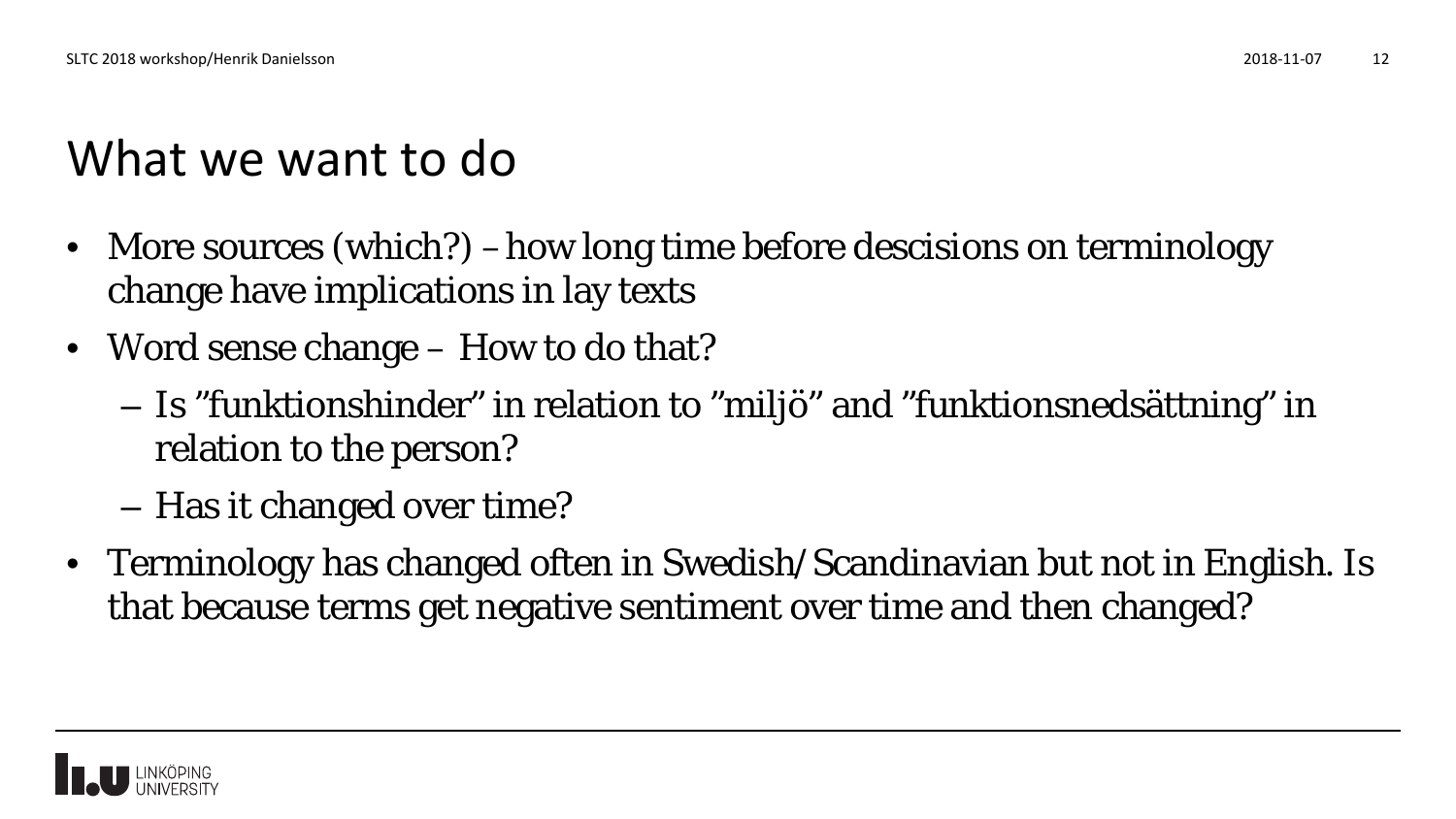# How can it be done?

- How can we show that one term is taking over the role of another?
	- Change point detection (Kulkarni et al., 2015)
	- Temporal word analogies (Szymanski, 2017)
	- Joint learning of time-aware embeddings and alignments (Yao et al., 2018)
- How can we show that a term is changing its polarity?
	- Without document level polarities?
	- Using a time-static lexicon such as senSaldo?

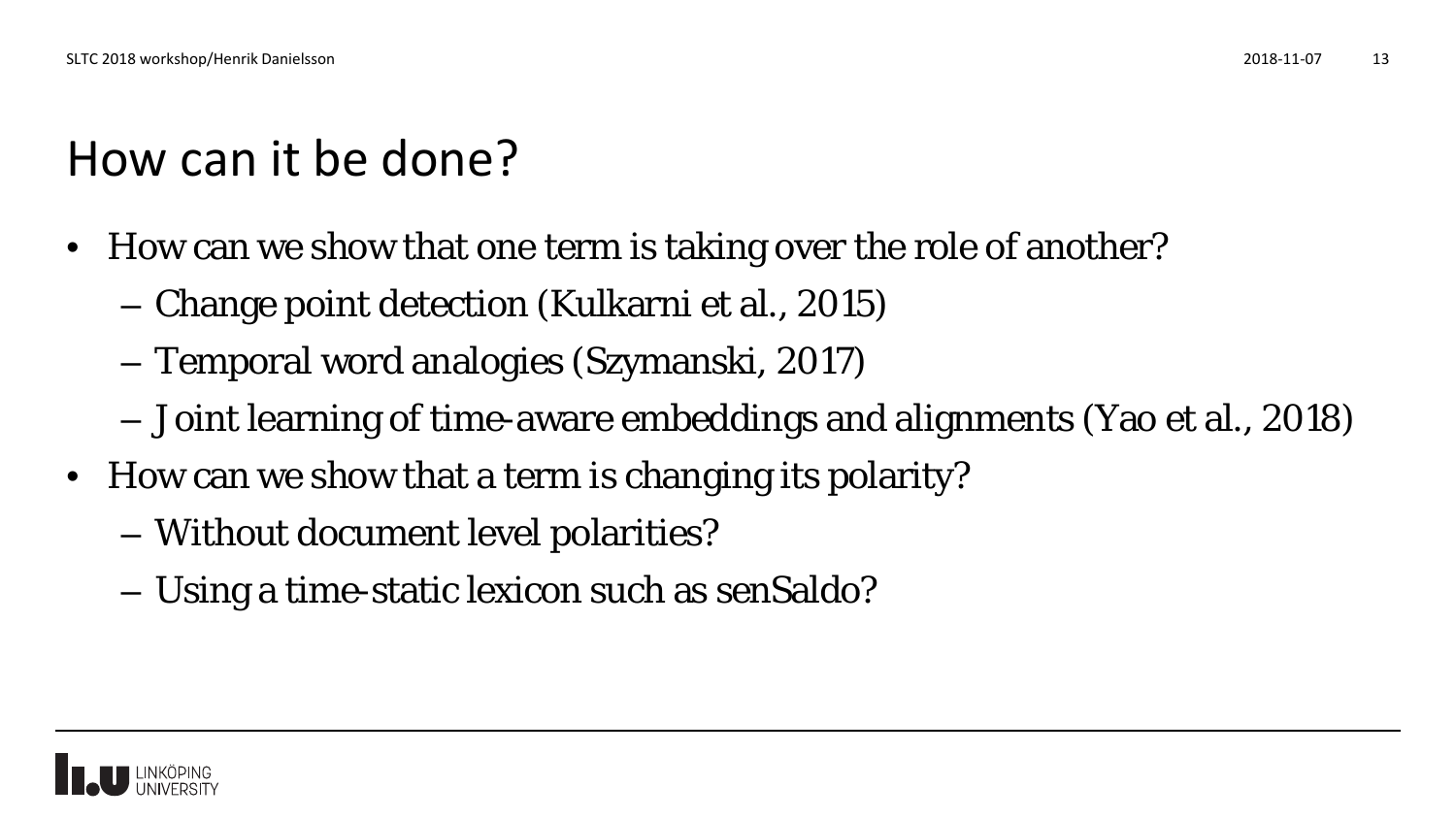## Problems

- Mistakes in scanning of documents
- Hyphenations